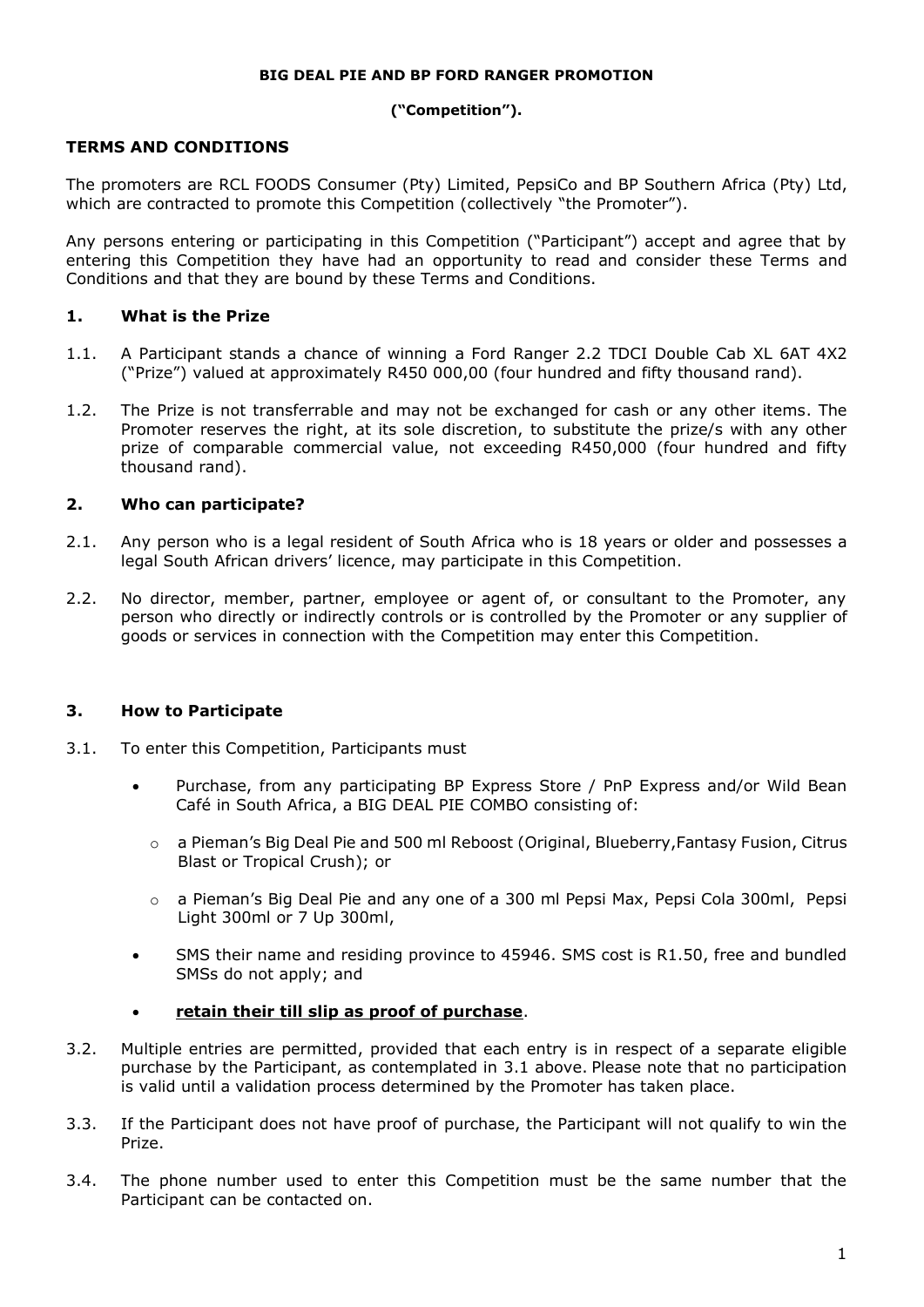- 3.5. Entries which are unclear or contain errors will be declared invalid.
- **3.6. The Promoter shall not be responsible for any lost, damaged or delayed entries for any reason whatsoever, and proof of sending will not be accepted as proof of receipt by the Promoter. The Promoter is not liable for any technical failures affecting the participation and/or Prize redemption process of this Competition.**
- 3.7. In the event that entry into this Competition is contingent on the Participant entering any website or social media page or application (including the use of sms), the Participant hereby acknowledges that any and all costs associated with the required internet connection or required application use will not constitute a cost of entering into this Competition and shall be borne solely by the Participant.

## **4. Personal Information**

- 4.1. By entering this Competition the Participant consents to the collection, processing and further processing of his/her personal information (the Participant's name, ID number, cellphone number, address, personal preferences, where they reside (location) and other personal information the Participant provides when entering and participating in this Competition) by the Promoter and STRIKE Mobile, which sends the Promotor's communications.
- 4.2. The purposes for processing personal information is to: (i) conduct this Competition; (ii) facilitate the Participant's participation in the Competition; (iii) communicate with the Participant and send direct marketing communication in respect of Pieman's and/or Wild Bean Cafe via SMS and (v) for market and product research.
- 4.3. Should the Participant object to the processing of his/her personal information and/or receipt of direct marketing, the Participant should send an email to info@strikemedia.co.za.
- 4.4. By posting any content, images, or comments on any of the Promoter's public and/or social media platform, a Participant consents to and gives the Promoter a world-wide royalty free licence to reproduce, modify, adapt and publish such content, images or comments for the purposes of promoting the Promoter's products and/or services.

## **5. Indemnity and exclusion of warranties**

- **5.1. By entering this Competition, the Participant unconditionally and irrevocably indemnifies and holds harmless the Promoter, as well as its holding company, its subsidiaries and any subsidiaries of its holding company, and their successors and assigns, directors, employees, agents or consultants against all and any losses, claims, proceeding, actions, damages, (direct, consequential or otherwise) liability, demands, expenses, legal costs (on an attorney and own client basis) howsoever arising out of, based upon, or in connection with (directly or indirectly) the Participant's participation in the Competition and/or the receipt of and/or use of the Prize..**
- **5.2. As far as the law allows, all warranties and representations in relation to the Competition not set out in these terms and conditions (whether express, implied or tacit) are hereby excluded.**
- <span id="page-1-0"></span>**5.3. As far as the law allows, the Promoter shall only be responsible for those costs which these terms and conditions expressly say that the Promoter will pay. The Participant is responsible for (i) any and all applicable local taxes and fees; and (ii) all other costs incurred by it, or arising directly or indirectly from, the Participant's participation in the Competition, or from the acceptance, receipt, use or enjoyment of any Prize. Without limiting the rest of this clause [5.3,](#page-1-0) the Participant will be responsible for the cost of submitting proof of purchase and entering the Competition and any data charges that apply, as per the tariff rates charged by the Participant's mobile network provider.**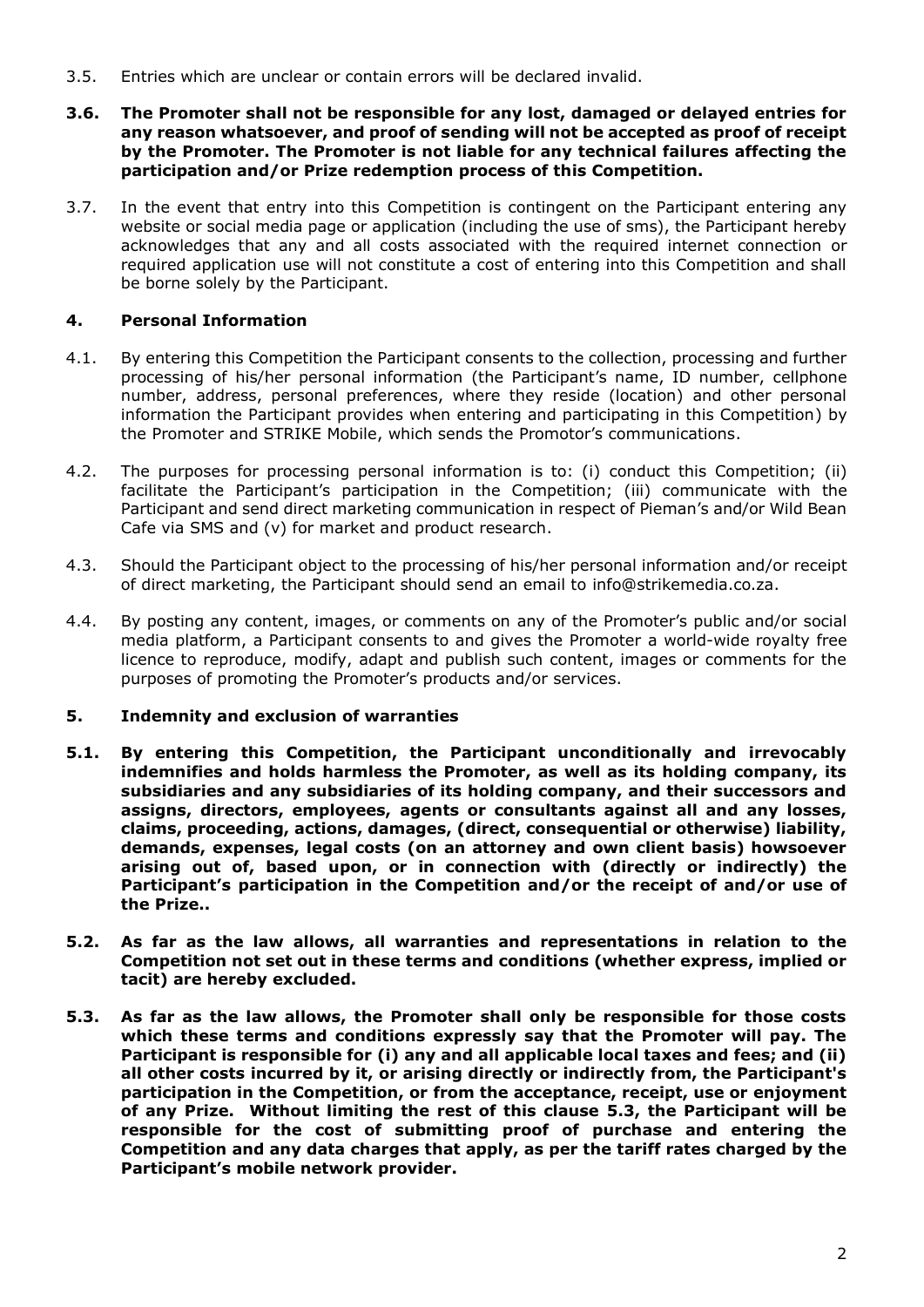# **6. Duration**

- 6.1. This Competition runs from 15<sup>th</sup> March 2021 and closes on the 15<sup>th</sup> June 2021 ("Closing Date") at midnight ("the Promotion Period"). Any entries received before 15<sup>th</sup> March 2021 or after the Closing Date will not be considered.
- 6.2. The Promoter reserves the right to reasonably extend, shorten, suspend the time period of this Competition or terminate the Competition for technical, commercial, and/or operational reasons, or for reasons beyond its control. **This Competition, Prize and Terms and Conditions may be reasonably amended by the Promoter, at any time during the Competition. In such event, all Participants waive any rights that they may have/purport to have in terms of this Competition, and acknowledge that they shall have no recourse against the Promoter whatsoever**.

## **7. Results**

- 7.1. The winner of the Prize will be selected by a random draw, within 14 days of the Closing Date. The Promoter reserves the right to change the indicated draw date immediately (with or without notice, at its election) as well as the Promotion Period, including in circumstances where circumstances beyond its reasonable control prevent the Promoter, its associated companies, agents and suppliers, from conducting the draw within the stipulated period. In the event of such adjustment, as far as the law allows, all Participants acknowledge that they will have no recourse against the Promoter, its associated companies (directors, officers and employees) agents and suppliers, in respect thereof.
- 7.2. The judges' decision will be final and binding and no correspondence will be entered into.
- 7.3. The Participant selected as the recipient of the Prize will be notified via telephone within 7 days of the date on which the winner is determined. In the event that the winner cannot be successfully contacted or fails to respond to the Promoter within this time, the Promoter reserves the right to select another Participant in substitution. The names of the winners will also be published on the RCL FOODS Limited website [\(www.rclfoods.com\)](http://www.rclfoods.com/) and the BP website (www.bp.com) and social media platforms.

#### **7.4. The winner of the Ford Ranger will need to provide their own car insurance in order to accept the vehicle as a prize.**

- 7.5. The Promotor may require the winner/s to:
	- 7.5.1. provide their name and identity number to enable the Promotor to verify the entry.
	- 7.5.2. sign an acknowledgment of receipt of the Prize, and indemnity; and
	- 7.5.3. where the entry includes the submission of any work eligible for copyright in terms of the Copyright Act, No. 98 of 1978, as amended conclude an agreement of assignment whereby any rights which the winner may have in respect of such works are transferred to the Promoter.

Should the winner/s refuse to comply with this rule for any reason then the winner shall be deemed to have rejected the Prize, and it shall revert to the Promoter.

- 7.6. Any winner may be requested to attend the announcement of the winner, to take part in the Promoter's publicity campaigns or to allow their names and likenesses to be used by the Promoter for promotional purposes. The winner is, however, entitled to decline such request.
- 7.7. Where a winner consents to take part in the Promoter's publicity campaigns, they will not be entitled to any remuneration for such participation and all materials arising from such participation will be the sole property of the Promoter.
	- 7.8.By taking part in this Competition, Participants hereby warrant that all information submitted to the Promoter is true, current and complete.